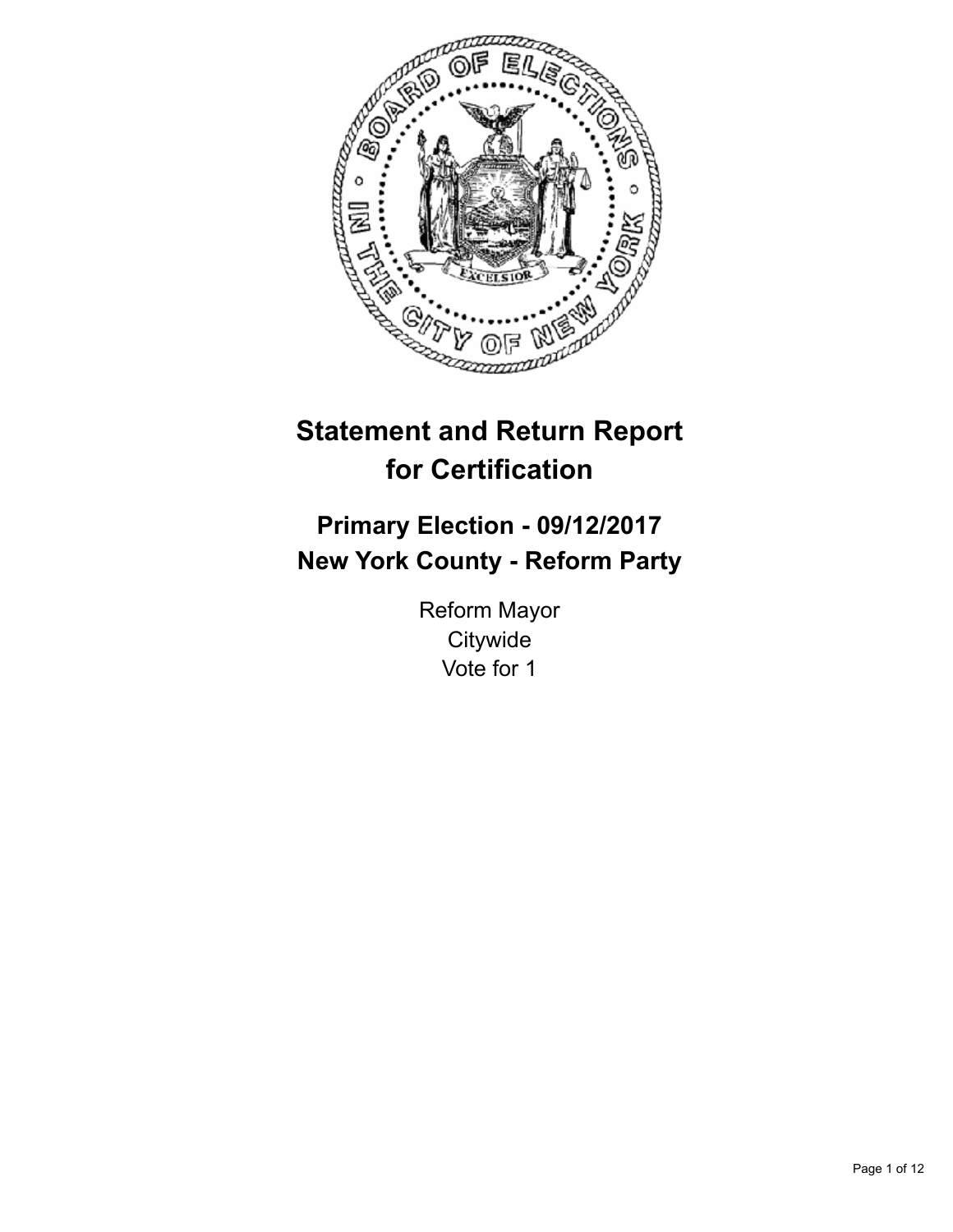

| <b>PUBLIC COUNTER</b>                                    | 195          |
|----------------------------------------------------------|--------------|
| <b>MANUALLY COUNTED EMERGENCY</b>                        | $\mathbf{0}$ |
| <b>ABSENTEE / MILITARY</b>                               | 13           |
| <b>AFFIDAVIT</b>                                         | 1            |
| <b>Total Ballots</b>                                     | 209          |
| Less - Inapplicable Federal/Special Presidential Ballots | 0            |
| <b>Total Applicable Ballots</b>                          | 209          |
| <b>SAL F. ALBANESE</b>                                   | 120          |
| AARON FOLDENANER (WRITE-IN)                              | 1            |
| ALICE CANCEL (WRITE-IN)                                  | 1            |
| BILL DE BLASIO (WRITE-IN)                                | 20           |
| <b>BO DIETL (WRITE-IN)</b>                               | 3            |
| CHRISTOPHER MARTE (WRITE-IN)                             | 8            |
| HILLARY CLINTON (WRITE-IN)                               | 1            |
| <b>JASMIN SANCHEZ (WRITE-IN)</b>                         | 1            |
| LEE BERMAN (WRITE-IN)                                    | 1            |
| MARGARET S. CHIN (WRITE-IN)                              | 3            |
| MAX LOCHIE (WRITE-IN)                                    | 1            |
| MICHAEL BLOOMBERG (WRITE-IN)                             | 1            |
| MICHAEL TOLKIN (WRITE-IN)                                | 3            |
| NICOLE MALLIOTAKIS (WRITE-IN)                            | 3            |
| PAUL MASSEY (WRITE-IN)                                   | 1            |
| RICHARD BASHNER (WRITE-IN)                               | 1            |
| ROBERT GANGI (WRITE-IN)                                  | 3            |
| ROCKY DE LA FUENTE (WRITE-IN)                            | 1            |
| UNATTRIBUTABLE WRITE-IN (WRITE-IN)                       | 11           |
| <b>Total Votes</b>                                       | 184          |
| Unrecorded                                               | 25           |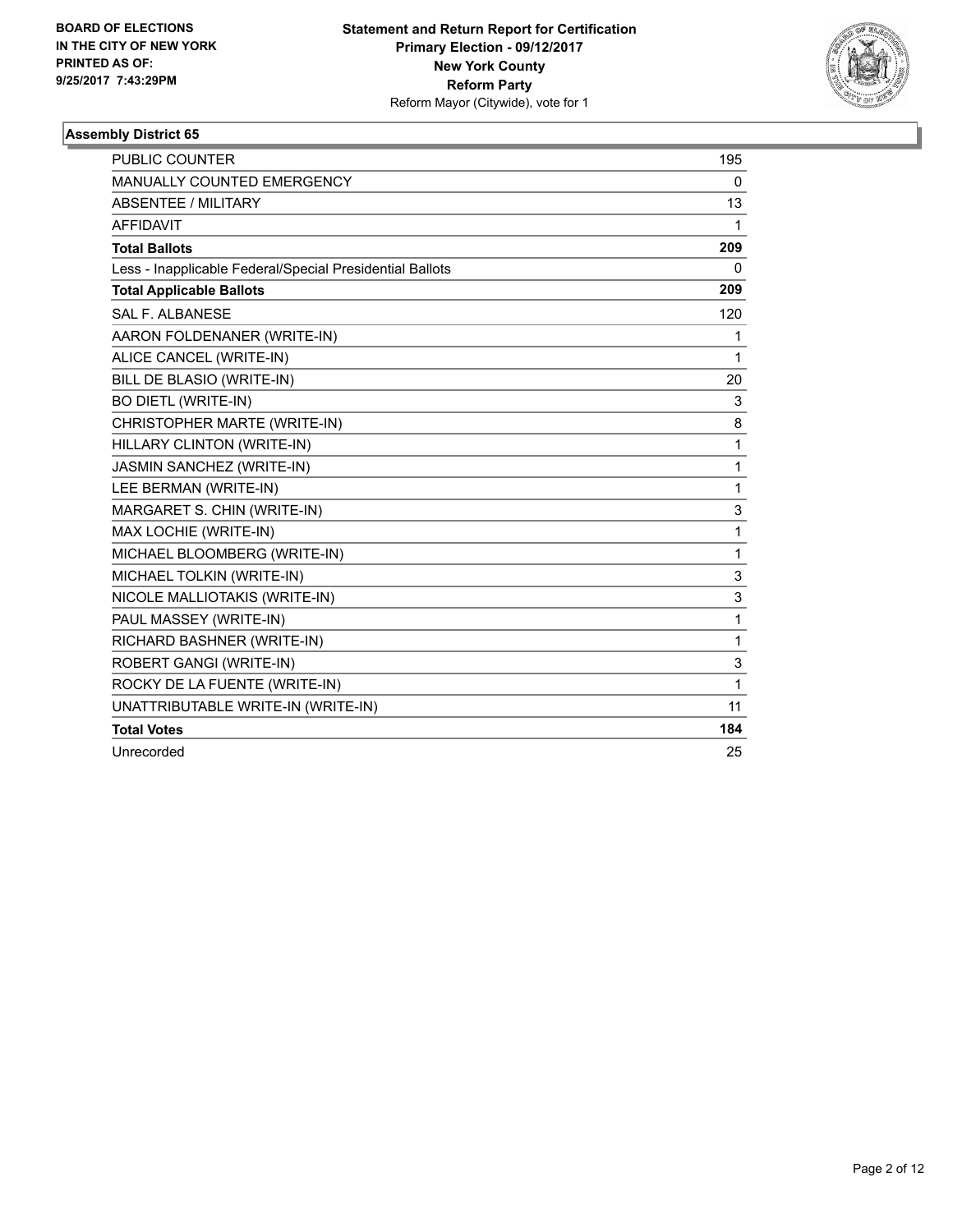

| <b>PUBLIC COUNTER</b>                                    | 93             |
|----------------------------------------------------------|----------------|
| <b>MANUALLY COUNTED EMERGENCY</b>                        | 0              |
| <b>ABSENTEE / MILITARY</b>                               | 4              |
| <b>AFFIDAVIT</b>                                         | $\overline{2}$ |
| <b>Total Ballots</b>                                     | 99             |
| Less - Inapplicable Federal/Special Presidential Ballots | $\Omega$       |
| <b>Total Applicable Ballots</b>                          | 99             |
| <b>SAL F. ALBANESE</b>                                   | 53             |
| BILL DE BLASIO (WRITE-IN)                                | 21             |
| <b>BO DIETL (WRITE-IN)</b>                               | $\overline{2}$ |
| CHRISTOPHER MARTE (WRITE-IN)                             | 1              |
| JACOB SASSON (WRITE-IN)                                  | 1              |
| JOHN W. TUMMINIA (WRITE-IN)                              | 1              |
| MARGARET S. CHIN (WRITE-IN)                              | $\overline{2}$ |
| MATT BRONFELD (WRITE-IN)                                 | 1              |
| MICHAEL BLOOMBERG (WRITE-IN)                             | 1              |
| MICHAEL TOLKIN (WRITE-IN)                                | $\overline{2}$ |
| NICOLE MALLIOTAKIS (WRITE-IN)                            | 2              |
| ROBB GOSINE (WRITE-IN)                                   | 1              |
| ROBERT GANGI (WRITE-IN)                                  | 1              |
| UNATTRIBUTABLE WRITE-IN (WRITE-IN)                       | 7              |
| <b>Total Votes</b>                                       | 96             |
| Unrecorded                                               | 3              |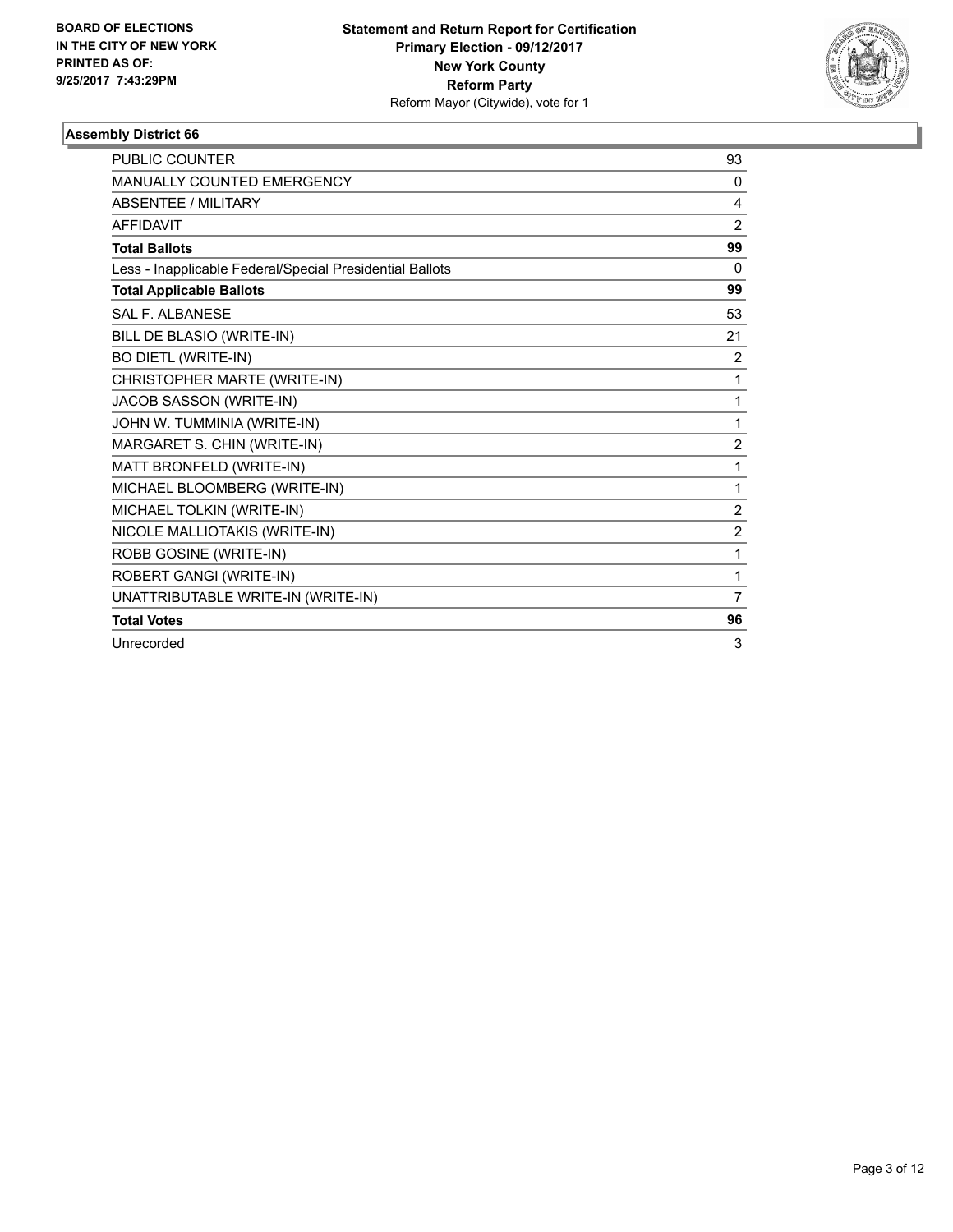

| <b>PUBLIC COUNTER</b>                                    | 125            |
|----------------------------------------------------------|----------------|
| <b>MANUALLY COUNTED EMERGENCY</b>                        | 0              |
| <b>ABSENTEE / MILITARY</b>                               | 6              |
| <b>AFFIDAVIT</b>                                         | $\mathbf{0}$   |
| <b>Total Ballots</b>                                     | 131            |
| Less - Inapplicable Federal/Special Presidential Ballots | 0              |
| <b>Total Applicable Ballots</b>                          | 131            |
| SAI F. AI BANESE                                         | 75             |
| BILL DE BLASIO (WRITE-IN)                                | 20             |
| <b>BO DIETL (WRITE-IN)</b>                               | 2              |
| <b>BRANDON GRACEY (WRITE-IN)</b>                         | $\mathbf{1}$   |
| <b>GALE BREWER (WRITE-IN)</b>                            | $\mathbf{1}$   |
| HELEN ROSENTHAL (WRITE-IN)                               | $\overline{2}$ |
| HILLARY CLINTON (WRITE-IN)                               | 1              |
| MEL WYMORE (WRITE-IN)                                    | 5              |
| MICHAEL BLOOMBERG (WRITE-IN)                             | 3              |
| NICOLE MALLIOTAKIS (WRITE-IN)                            | 10             |
| RICHARD BASHNER (WRITE-IN)                               | 2              |
| SAM TAFFEL (WRITE-IN)                                    | 1              |
| SHARON MCMENEMY KHAN (WRITE-IN)                          | 1              |
| UNATTRIBUTABLE WRITE-IN (WRITE-IN)                       | 3              |
| <b>Total Votes</b>                                       | 127            |
| Unrecorded                                               | 4              |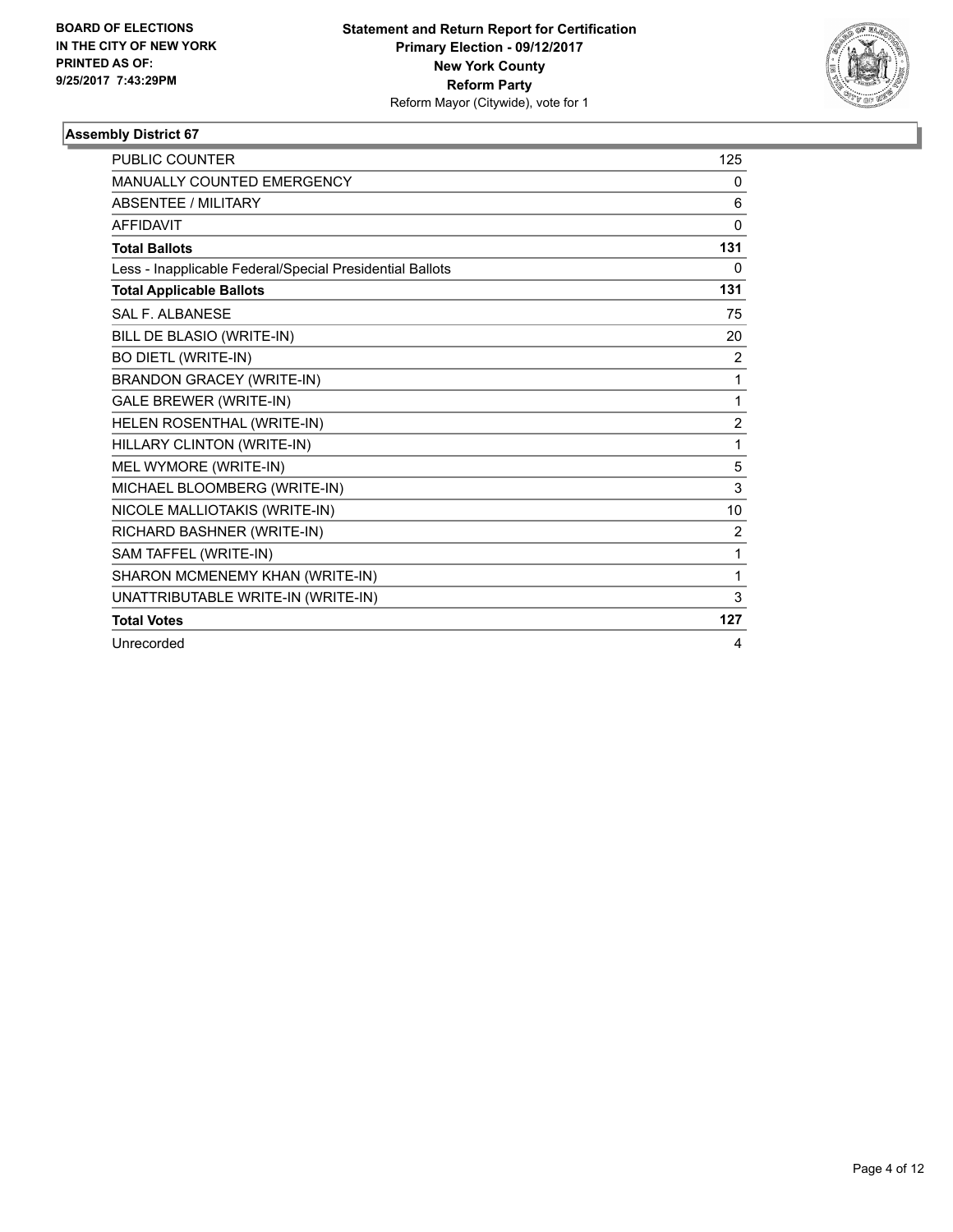

| <b>PUBLIC COUNTER</b>                                    | 106            |
|----------------------------------------------------------|----------------|
| MANUALLY COUNTED EMERGENCY                               | 0              |
| <b>ABSENTEE / MILITARY</b>                               | 6              |
| <b>AFFIDAVIT</b>                                         | 1              |
| <b>Total Ballots</b>                                     | 113            |
| Less - Inapplicable Federal/Special Presidential Ballots | $\Omega$       |
| <b>Total Applicable Ballots</b>                          | 113            |
| SAL F. ALBANESE                                          | 45             |
| ALLALA RODRIQUEZ (WRITE-IN)                              | 1              |
| ALTON MADDOX (WRITE-IN)                                  | 1              |
| BILL DE BLASIO (WRITE-IN)                                | 25             |
| BILL PERKINS (WRITE-IN)                                  | 1              |
| <b>BO DIETL (WRITE-IN)</b>                               | 1              |
| BRANDON C. SALERY (WRITE-IN)                             | 1              |
| DAVID EISENBACH (WRITE-IN)                               | 1              |
| DERRICK BOSTIC (WRITE-IN)                                | 1              |
| DIANA AYALA (WRITE-IN)                                   | 3              |
| DIANE AYALA (WRITE-IN)                                   | 1              |
| MICHAEL TOLKIN (WRITE-IN)                                | 1              |
| NICOLE MALLIOTAKIS (WRITE-IN)                            | 4              |
| <b>OMAR JACKSON (WRITE-IN)</b>                           | 1              |
| ROBERT GANGI (WRITE-IN)                                  | $\overline{2}$ |
| ROBERT RODRIGUEZ (WRITE-IN)                              | $\overline{2}$ |
| UNATTRIBUTABLE WRITE-IN (WRITE-IN)                       | 15             |
| <b>Total Votes</b>                                       | 106            |
| Unrecorded                                               | 7              |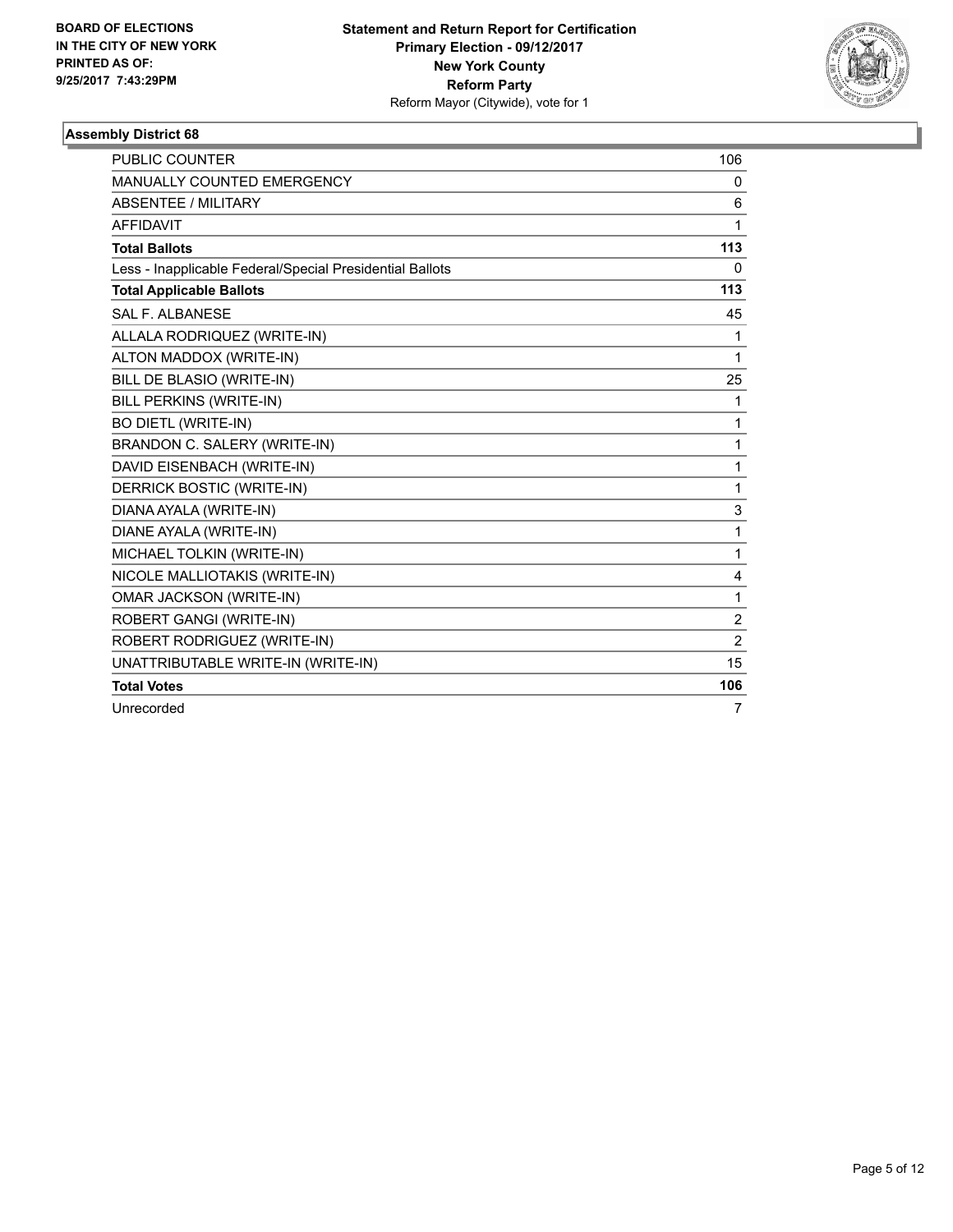

| <b>PUBLIC COUNTER</b>                                    | 88             |
|----------------------------------------------------------|----------------|
| <b>MANUALLY COUNTED EMERGENCY</b>                        | 0              |
| <b>ABSENTEE / MILITARY</b>                               | 6              |
| <b>AFFIDAVIT</b>                                         | $\Omega$       |
| <b>Total Ballots</b>                                     | 94             |
| Less - Inapplicable Federal/Special Presidential Ballots | $\Omega$       |
| <b>Total Applicable Ballots</b>                          | 94             |
| <b>SAL F. ALBANESE</b>                                   | 54             |
| ALEX MASSEC (WRITE-IN)                                   | 1              |
| BILL DE BLASIO (WRITE-IN)                                | 21             |
| BILL PERKINS (WRITE-IN)                                  | 1              |
| <b>BO DIETL (WRITE-IN)</b>                               | 1              |
| CHRISTINE QUINN (WRITE-IN)                               | 1              |
| MEL WYMORE (WRITE-IN)                                    | $\overline{2}$ |
| MICHAEL BLOOMBERG (WRITE-IN)                             | 1              |
| MICHAEL TOLKIN (WRITE-IN)                                | $\overline{2}$ |
| ROBERT DE LA FUENTE (WRITE-IN)                           | 1              |
| UNATTRIBUTABLE WRITE-IN (WRITE-IN)                       | 4              |
| <b>Total Votes</b>                                       | 89             |
| Unrecorded                                               | 5              |

| <b>PUBLIC COUNTER</b>                                    | 125 |
|----------------------------------------------------------|-----|
| MANUALLY COUNTED EMERGENCY                               | 0   |
| ABSENTEE / MILITARY                                      | 7   |
| <b>AFFIDAVIT</b>                                         | 2   |
| <b>Total Ballots</b>                                     | 134 |
| Less - Inapplicable Federal/Special Presidential Ballots | 0   |
| <b>Total Applicable Ballots</b>                          | 134 |
| <b>SAL F. ALBANESE</b>                                   | 64  |
| BILL DE BLASIO (WRITE-IN)                                | 38  |
| BILL PERKINS (WRITE-IN)                                  | 4   |
| DEBLASIO T-SEDO (WRITE-IN)                               | 1   |
| JARRETT MATHURIN-NEVILLE (WRITE-IN)                      | 1   |
| MARVIN HOLLAND (WRITE-IN)                                | 1   |
| NICOLE MALLIOTAKIS (WRITE-IN)                            | 2   |
| RICHARD BASHNER (WRITE-IN)                               | 1   |
| ROBERT GANGI (WRITE-IN)                                  | 2   |
| UNATTRIBUTABLE WRITE-IN (WRITE-IN)                       | 15  |
| <b>Total Votes</b>                                       | 129 |
| Unrecorded                                               | 5   |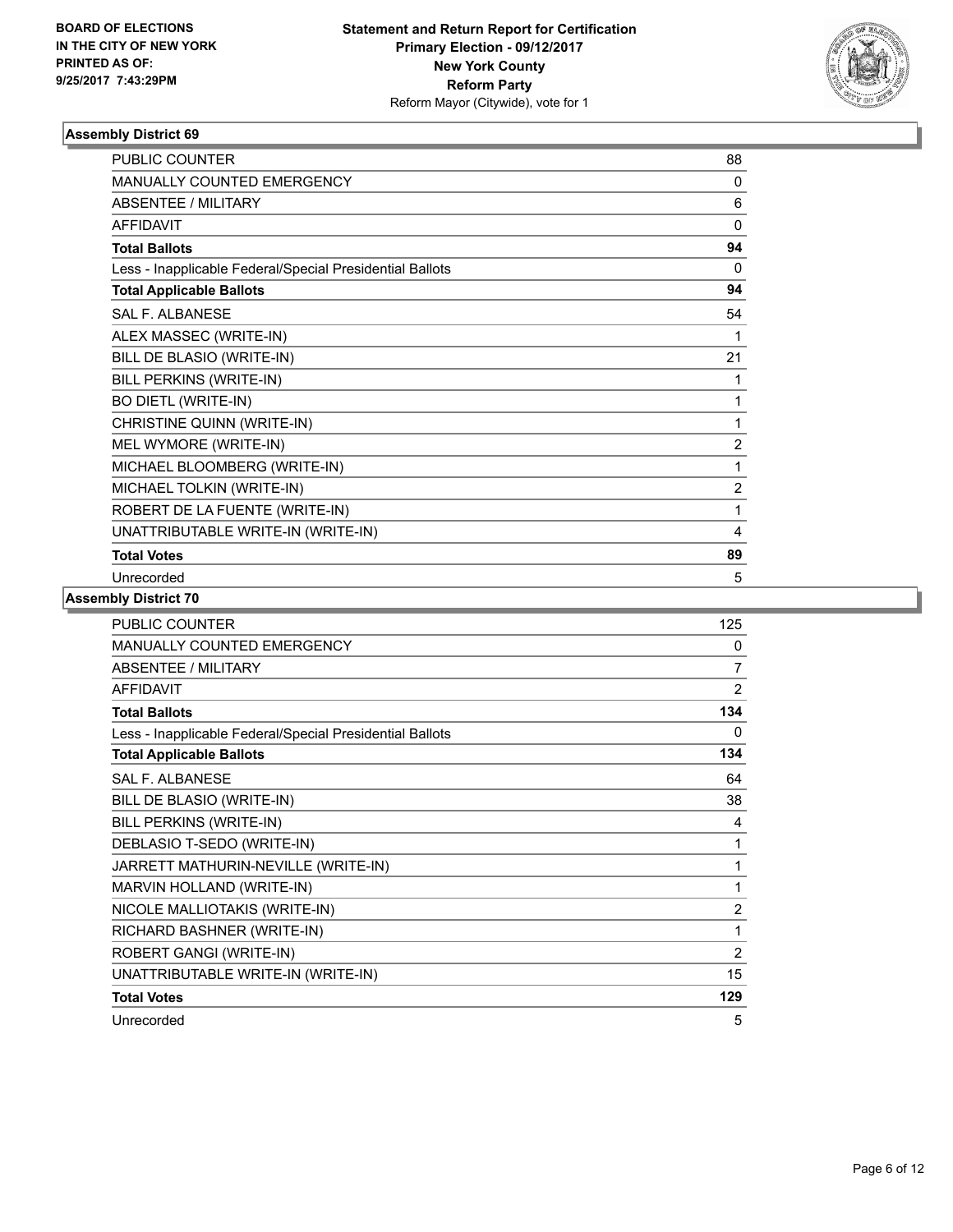

| <b>PUBLIC COUNTER</b>                                    | 92             |
|----------------------------------------------------------|----------------|
| MANUALLY COUNTED EMERGENCY                               | $\mathbf{0}$   |
| <b>ABSENTEE / MILITARY</b>                               | 4              |
| <b>AFFIDAVIT</b>                                         | 1              |
| <b>Total Ballots</b>                                     | 97             |
| Less - Inapplicable Federal/Special Presidential Ballots | $\Omega$       |
| <b>Total Applicable Ballots</b>                          | 97             |
| <b>SAL F. ALBANESE</b>                                   | 42             |
| ANTHONY PALUMBO JR (WRITE-IN)                            | 1              |
| BILL DE BLASIO (WRITE-IN)                                | 34             |
| BILL PERKINS (WRITE-IN)                                  | 1              |
| <b>BO DIETL (WRITE-IN)</b>                               | 1              |
| MATT TOLKIN (WRITE-IN)                                   | 1              |
| MATTHEW MASTERS (WRITE-IN)                               | 1              |
| MICHAEL TOLKIN (WRITE-IN)                                | $\overline{2}$ |
| UNATTRIBUTABLE WRITE-IN (WRITE-IN)                       | 8              |
| YDANIS RODRIQUEZ (WRITE-IN)                              | 1              |
| YDONIS RODRIQUEZ (WRITE-IN)                              | 1              |
| <b>Total Votes</b>                                       | 93             |
| Unrecorded                                               | 4              |

| <b>PUBLIC COUNTER</b>                                    | 58             |
|----------------------------------------------------------|----------------|
| MANUALLY COUNTED EMERGENCY                               | 0              |
| <b>ABSENTEE / MILITARY</b>                               | 5              |
| <b>AFFIDAVIT</b>                                         | 0              |
| <b>Total Ballots</b>                                     | 63             |
| Less - Inapplicable Federal/Special Presidential Ballots | 0              |
| <b>Total Applicable Ballots</b>                          | 63             |
| <b>SAL F. ALBANESE</b>                                   | 30             |
| ANTHONY G JARA (WRITE-IN)                                | 1              |
| BA DIETT (WRITE-IN)                                      | 1              |
| BILL DE BLASIO (WRITE-IN)                                | 12             |
| <b>BO DIETL (WRITE-IN)</b>                               | 1              |
| JENNIFER DINE (WRITE-IN)                                 | 1              |
| JOSE GUAPO (WRITE-IN)                                    | 1              |
| <b>JOSUE PEREZ (WRITE-IN)</b>                            | $\overline{2}$ |
| MICHAEL TOLKIN (WRITE-IN)                                | 1              |
| NICOLE MALLIOTAKIS (WRITE-IN)                            | 1              |
| RICHARD BASHNER (WRITE-IN)                               | 1              |
| UNATTRIBUTABLE WRITE-IN (WRITE-IN)                       | 4              |
| YANDIS RODRIGUEZ (WRITE-IN)                              | 2              |
| <b>Total Votes</b>                                       | 58             |
| Unrecorded                                               | 5              |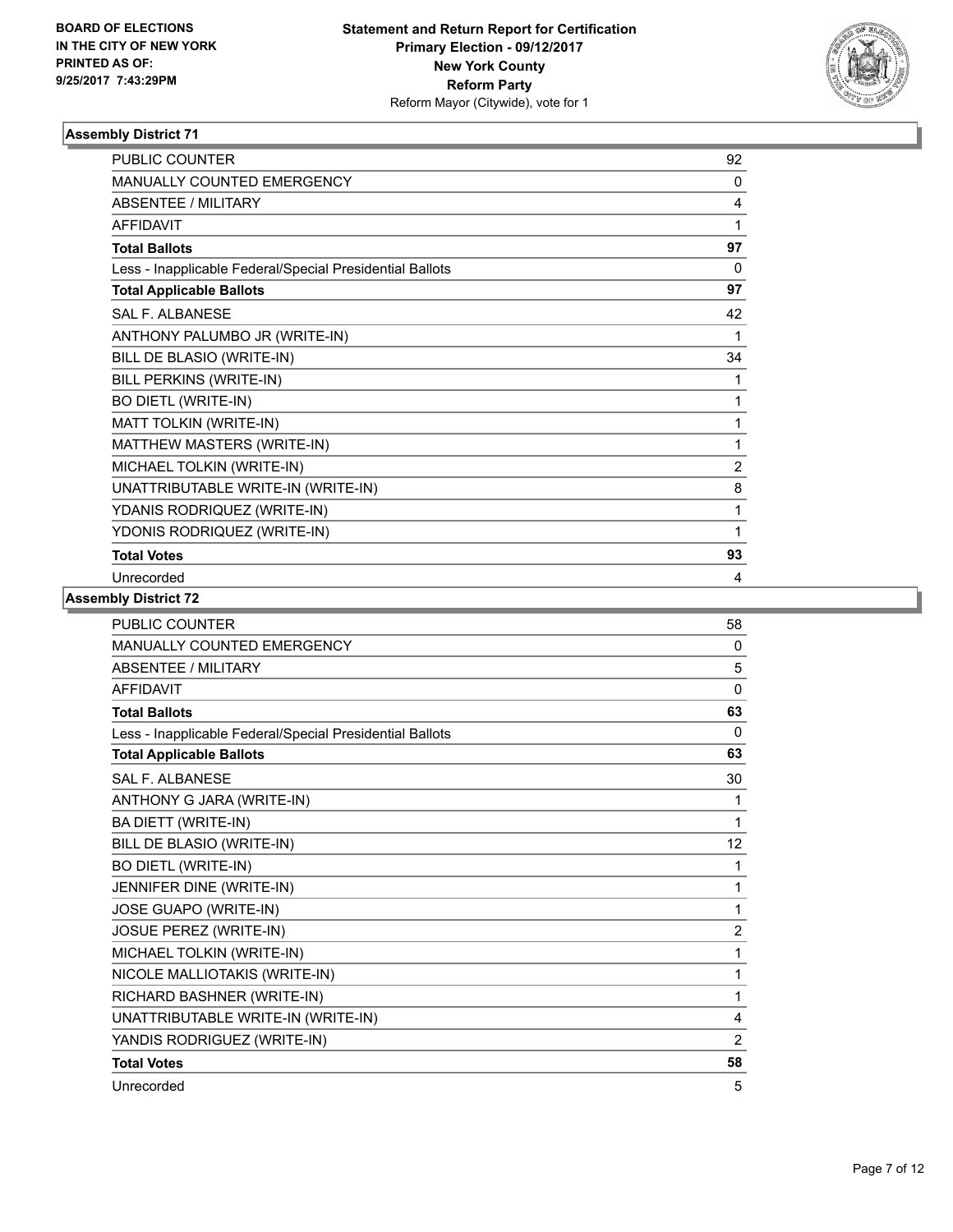

| <b>PUBLIC COUNTER</b>                                    | 91             |
|----------------------------------------------------------|----------------|
| <b>MANUALLY COUNTED EMERGENCY</b>                        | 0              |
| <b>ABSENTEE / MILITARY</b>                               | 10             |
| <b>AFFIDAVIT</b>                                         | $\mathbf{0}$   |
| <b>Total Ballots</b>                                     | 101            |
| Less - Inapplicable Federal/Special Presidential Ballots | 0              |
| <b>Total Applicable Ballots</b>                          | 101            |
| SAI F. AI BANESE                                         | 67             |
| BILL DE BLASIO (WRITE-IN)                                | 15             |
| <b>BO DIETL (WRITE-IN)</b>                               | 2              |
| KATHLEEN HATHWAY (WRITE-IN)                              | 1              |
| MARTI SPERANZA (WRITE-IN)                                | $\overline{2}$ |
| MICHAEL TOLKIN (WRITE-IN)                                | 1              |
| NICOLE MALLIOTAKIS (WRITE-IN)                            | 8              |
| RICHARD BASHNER (WRITE-IN)                               | 1              |
| STANLEY SMITH (WRITE-IN)                                 | 1              |
| UNATTRIBUTABLE WRITE-IN (WRITE-IN)                       | 1              |
| UNCOUNTED WRITE-IN PER STATUTE (WRITE-IN)                | 1              |
| <b>Total Votes</b>                                       | 100            |
| Unrecorded                                               | 1              |

| PUBLIC COUNTER                                           | 161            |
|----------------------------------------------------------|----------------|
| <b>MANUALLY COUNTED EMERGENCY</b>                        | 0              |
| <b>ABSENTEE / MILITARY</b>                               | $\overline{2}$ |
| <b>AFFIDAVIT</b>                                         | 1              |
| <b>Total Ballots</b>                                     | 164            |
| Less - Inapplicable Federal/Special Presidential Ballots | 0              |
| <b>Total Applicable Ballots</b>                          | 164            |
| SAI F. AI BANESE                                         | 78             |
| BILL DE BLASIO (WRITE-IN)                                | 34             |
| CARLINA RIVERA (WRITE-IN)                                | 6              |
| JASMIN SANCHEZ (WRITE-IN)                                | 1              |
| KEITH POWERS (WRITE-IN)                                  | 1              |
| MARGARET S. CHIN (WRITE-IN)                              | 1              |
| MARTI SPERACHZA (WRITE-IN)                               | 1              |
| MICHAEL BLOOMBERG (WRITE-IN)                             | 1              |
| MICHAEL TOLKIN (WRITE-IN)                                | $\overline{2}$ |
| NICOLE MALLIOTAKIS (WRITE-IN)                            | 8              |
| RICHARD DUBITSKY (WRITE-IN)                              | 1              |
| RONNIE CHO (WRITE-IN)                                    | 1              |
| RONNIE SUNG CHO (WRITE-IN)                               | 1              |
| RUDOLPH GUILIANI (WRITE-IN)                              | 1              |
| SUKHPAL KAWG (WRITE-IN)                                  | 1              |
| UNATTRIBUTABLE WRITE-IN (WRITE-IN)                       | 8              |
| <b>Total Votes</b>                                       | 146            |
| Unrecorded                                               | 18             |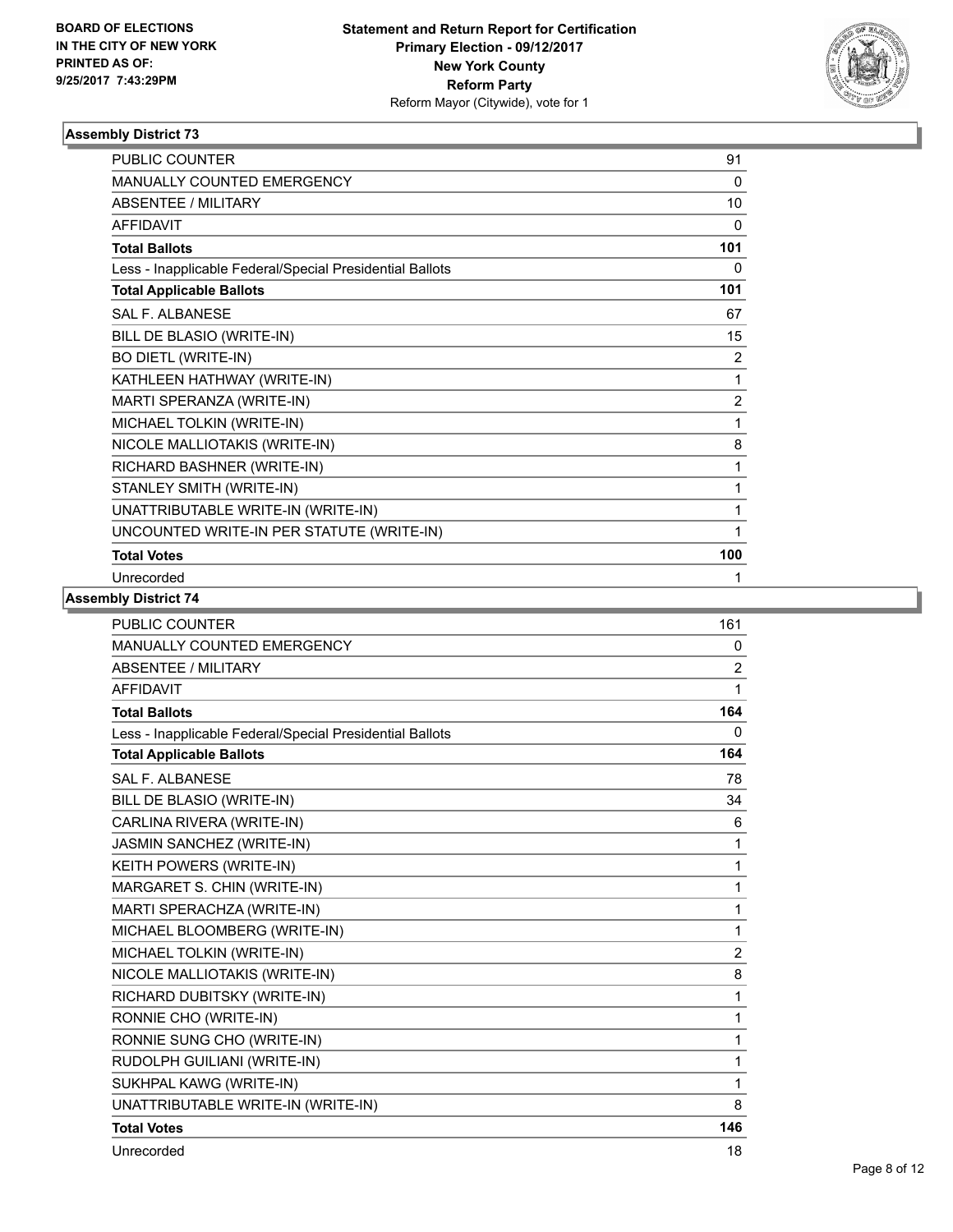

| <b>PUBLIC COUNTER</b>                                    | 71             |
|----------------------------------------------------------|----------------|
| <b>MANUALLY COUNTED EMERGENCY</b>                        | 0              |
| <b>ABSENTEE / MILITARY</b>                               | 5              |
| <b>AFFIDAVIT</b>                                         | $\Omega$       |
| <b>Total Ballots</b>                                     | 76             |
| Less - Inapplicable Federal/Special Presidential Ballots | $\mathbf 0$    |
| <b>Total Applicable Ballots</b>                          | 76             |
| SAI F. AI BANESE                                         | 41             |
| AKEEM BROWDER (WRITE-IN)                                 | 1              |
| BILL DE BLASIO (WRITE-IN)                                | 14             |
| <b>BO DIETL (WRITE-IN)</b>                               | 1              |
| <b>GARY NULZ (WRITE-IN)</b>                              | 1              |
| JAN CARTER (WRITE-IN)                                    | 1              |
| LAUREN APPELWICK (WRITE-IN)                              | 1              |
| MATTHEW JAYES (WRITE-IN)                                 | 1              |
| MICHAEL TOLKIN (WRITE-IN)                                | $\overline{2}$ |
| NICOLE MALLIOTAKIS (WRITE-IN)                            | 6              |
| UNATTRIBUTABLE WRITE-IN (WRITE-IN)                       | 4              |
| <b>Total Votes</b>                                       | 73             |
| Unrecorded                                               | 3              |

| <b>PUBLIC COUNTER</b>                                    | 79 |
|----------------------------------------------------------|----|
| <b>MANUALLY COUNTED EMERGENCY</b>                        | 0  |
| <b>ABSENTEE / MILITARY</b>                               | 10 |
| <b>AFFIDAVIT</b>                                         | 0  |
| <b>Total Ballots</b>                                     | 89 |
| Less - Inapplicable Federal/Special Presidential Ballots | 0  |
| <b>Total Applicable Ballots</b>                          | 89 |
| <b>SAL F. ALBANESE</b>                                   | 63 |
| BILL DE BLASIO (WRITE-IN)                                | 7  |
| <b>BO DIETL (WRITE-IN)</b>                               | 4  |
| <b>BOB GOTTI (WRITE-IN)</b>                              | 1  |
| MICHAEL TOLKIN (WRITE-IN)                                | 1  |
| NICOLE MALLIOTAKIS (WRITE-IN)                            | 3  |
| ROBERT GONZALEZ (WRITE-IN)                               | 1  |
| UNATTRIBUTABLE WRITE-IN (WRITE-IN)                       | 5  |
| UNCOUNTED WRITE-IN PER STATUTE (WRITE-IN)                | 3  |
| <b>Total Votes</b>                                       | 88 |
| Unrecorded                                               | 1  |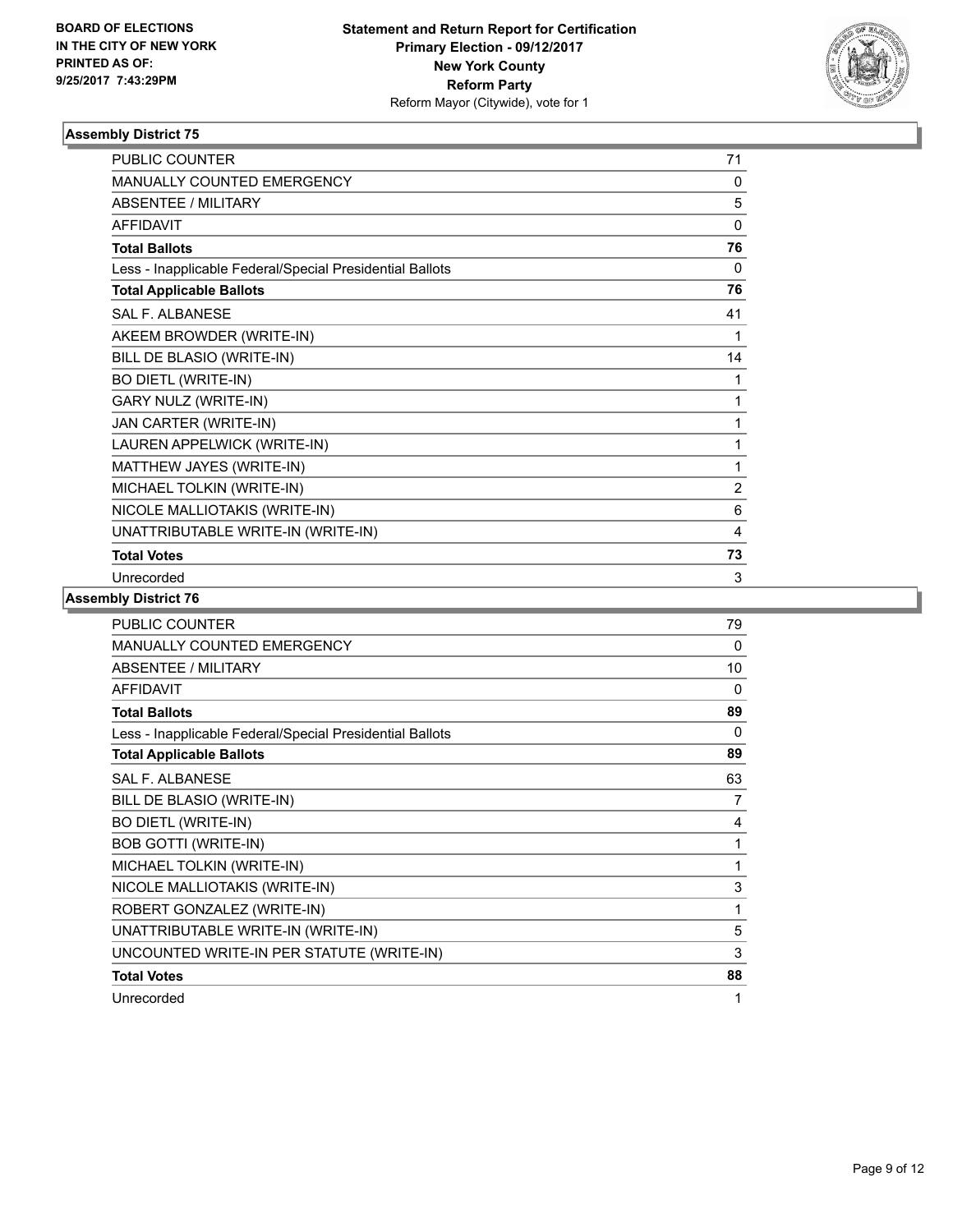

#### **Total for Reform Mayor (Citywide) - New York County**

| <b>PUBLIC COUNTER</b>                                    | 1,284 |
|----------------------------------------------------------|-------|
| MANUALLY COUNTED EMERGENCY                               | 0     |
| <b>ABSENTEE / MILITARY</b>                               | 78    |
| AFFIDAVIT                                                | 8     |
| <b>Total Ballots</b>                                     | 1,370 |
| Less - Inapplicable Federal/Special Presidential Ballots | 0     |
| <b>Total Applicable Ballots</b>                          | 1,370 |
| <b>SAL F. ALBANESE</b>                                   | 732   |
| AARON FOLDENANER (WRITE-IN)                              | 1     |
| AKEEM BROWDER (WRITE-IN)                                 | 1     |
| ALEX MASSEC (WRITE-IN)                                   | 1     |
| ALICE CANCEL (WRITE-IN)                                  | 1     |
| ALLALA RODRIQUEZ (WRITE-IN)                              | 1     |
| ALTON MADDOX (WRITE-IN)                                  | 1     |
| ANTHONY G JARA (WRITE-IN)                                | 1     |
| ANTHONY PALUMBO JR (WRITE-IN)                            | 1     |
| BA DIETT (WRITE-IN)                                      | 1     |
| BILL DE BLASIO (WRITE-IN)                                | 261   |
| BILL PERKINS (WRITE-IN)                                  | 7     |
| <b>BO DIETL (WRITE-IN)</b>                               | 18    |
| <b>BOB GOTTI (WRITE-IN)</b>                              | 1     |
| BRANDON C. SALERY (WRITE-IN)                             | 1     |
| <b>BRANDON GRACEY (WRITE-IN)</b>                         | 1     |
| CARLINA RIVERA (WRITE-IN)                                | 6     |
| CHRISTINE QUINN (WRITE-IN)                               | 1     |
| CHRISTOPHER MARTE (WRITE-IN)                             | 9     |
| DAVID EISENBACH (WRITE-IN)                               | 1     |
| DEBLASIO T-SEDO (WRITE-IN)                               | 1     |
| DERRICK BOSTIC (WRITE-IN)                                | 1     |
| DIANA AYALA (WRITE-IN)                                   | 3     |
| DIANE AYALA (WRITE-IN)                                   | 1     |
| <b>GALE BREWER (WRITE-IN)</b>                            | 1     |
| GARY NULZ (WRITE-IN)                                     | 1     |
| HELEN ROSENTHAL (WRITE-IN)                               | 2     |
| HILLARY CLINTON (WRITE-IN)                               | 2     |
| JACOB SASSON (WRITE-IN)                                  | 1     |
| JAN CARTER (WRITE-IN)                                    | 1     |
| JARRETT MATHURIN-NEVILLE (WRITE-IN)                      | 1     |
| JASMIN SANCHEZ (WRITE-IN)                                | 2     |
| JENNIFER DINE (WRITE-IN)                                 | 1     |
| JOHN W. TUMMINIA (WRITE-IN)                              | 1     |
| JOSE GUAPO (WRITE-IN)                                    | 1     |
| JOSUE PEREZ (WRITE-IN)                                   | 2     |
| KATHLEEN HATHWAY (WRITE-IN)                              | 1     |
| KEITH POWERS (WRITE-IN)                                  | 1     |
| LAUREN APPELWICK (WRITE-IN)                              | 1     |
|                                                          |       |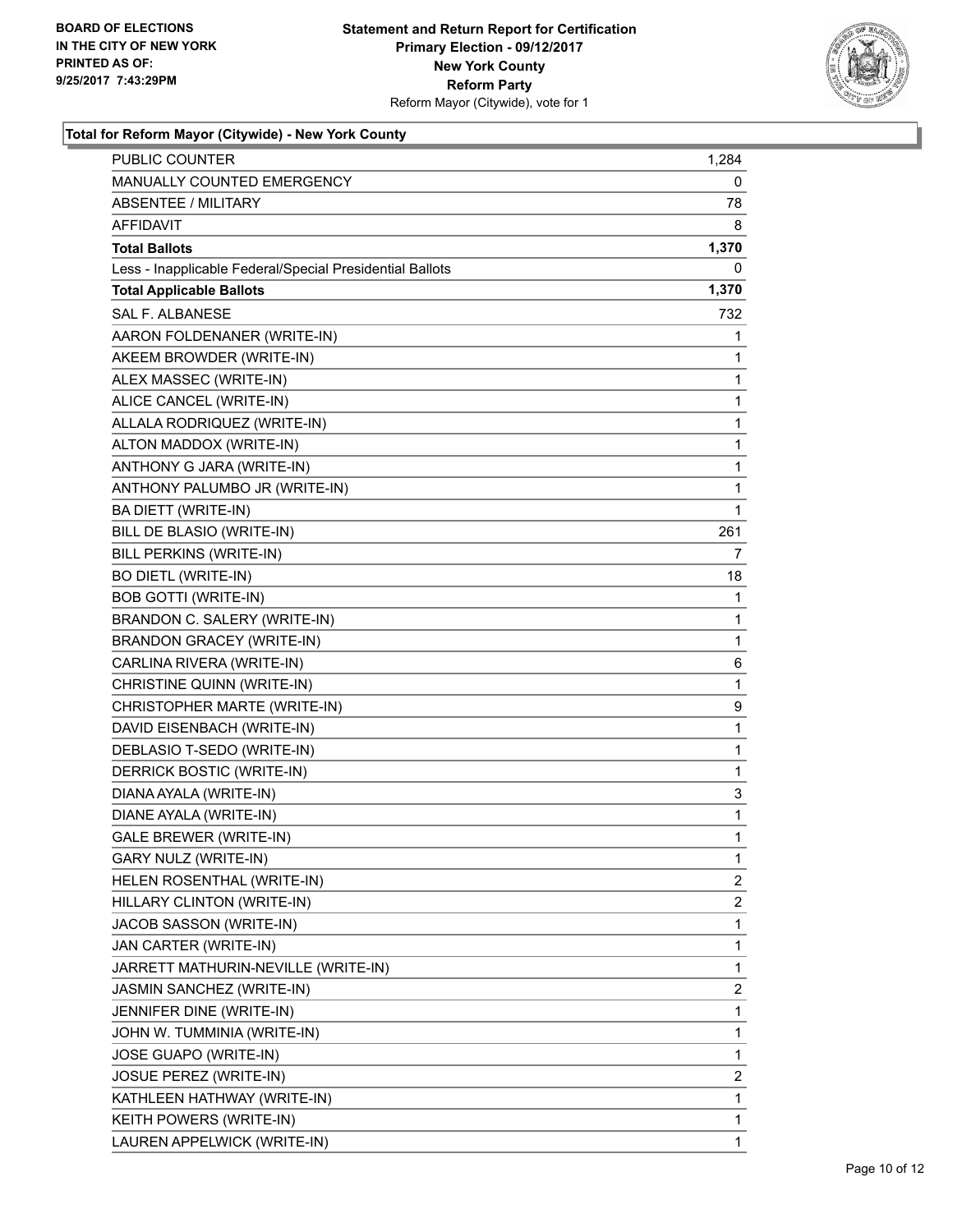

#### **Total for Reform Mayor (Citywide) - New York County**

| LEE BERMAN (WRITE-IN)                     | 1     |
|-------------------------------------------|-------|
| MARGARET S. CHIN (WRITE-IN)               | 6     |
| MARTI SPERACHZA (WRITE-IN)                | 1     |
| MARTI SPERANZA (WRITE-IN)                 | 2     |
| MARVIN HOLLAND (WRITE-IN)                 | 1     |
| MATT BRONFELD (WRITE-IN)                  | 1     |
| MATT TOLKIN (WRITE-IN)                    | 1     |
| MATTHEW JAYES (WRITE-IN)                  | 1     |
| MATTHEW MASTERS (WRITE-IN)                | 1     |
| MAX LOCHIE (WRITE-IN)                     | 1     |
| MEL WYMORE (WRITE-IN)                     | 7     |
| MICHAEL BLOOMBERG (WRITE-IN)              | 7     |
| MICHAEL TOLKIN (WRITE-IN)                 | 17    |
| NICOLE MALLIOTAKIS (WRITE-IN)             | 47    |
| OMAR JACKSON (WRITE-IN)                   | 1     |
| PAUL MASSEY (WRITE-IN)                    | 1     |
| RICHARD BASHNER (WRITE-IN)                | 6     |
| RICHARD DUBITSKY (WRITE-IN)               | 1     |
| ROBB GOSINE (WRITE-IN)                    | 1     |
| ROBERT DE LA FUENTE (WRITE-IN)            | 1     |
| ROBERT GANGI (WRITE-IN)                   | 8     |
| ROBERT GONZALEZ (WRITE-IN)                | 1     |
| ROBERT RODRIGUEZ (WRITE-IN)               | 2     |
| ROCKY DE LA FUENTE (WRITE-IN)             | 1     |
| RONNIE CHO (WRITE-IN)                     | 1     |
| RONNIE SUNG CHO (WRITE-IN)                | 1     |
| RUDOLPH GUILIANI (WRITE-IN)               | 1     |
| SAM TAFFEL (WRITE-IN)                     | 1     |
| SHARON MCMENEMY KHAN (WRITE-IN)           | 1     |
| STANLEY SMITH (WRITE-IN)                  | 1     |
| SUKHPAL KAWG (WRITE-IN)                   | 1     |
| UNATTRIBUTABLE WRITE-IN (WRITE-IN)        | 85    |
| UNCOUNTED WRITE-IN PER STATUTE (WRITE-IN) | 4     |
| YANDIS RODRIGUEZ (WRITE-IN)               | 2     |
| YDANIS RODRIQUEZ (WRITE-IN)               | 1     |
| YDONIS RODRIQUEZ (WRITE-IN)               | 1     |
| <b>Total Votes</b>                        | 1,289 |
| Unrecorded                                | 81    |